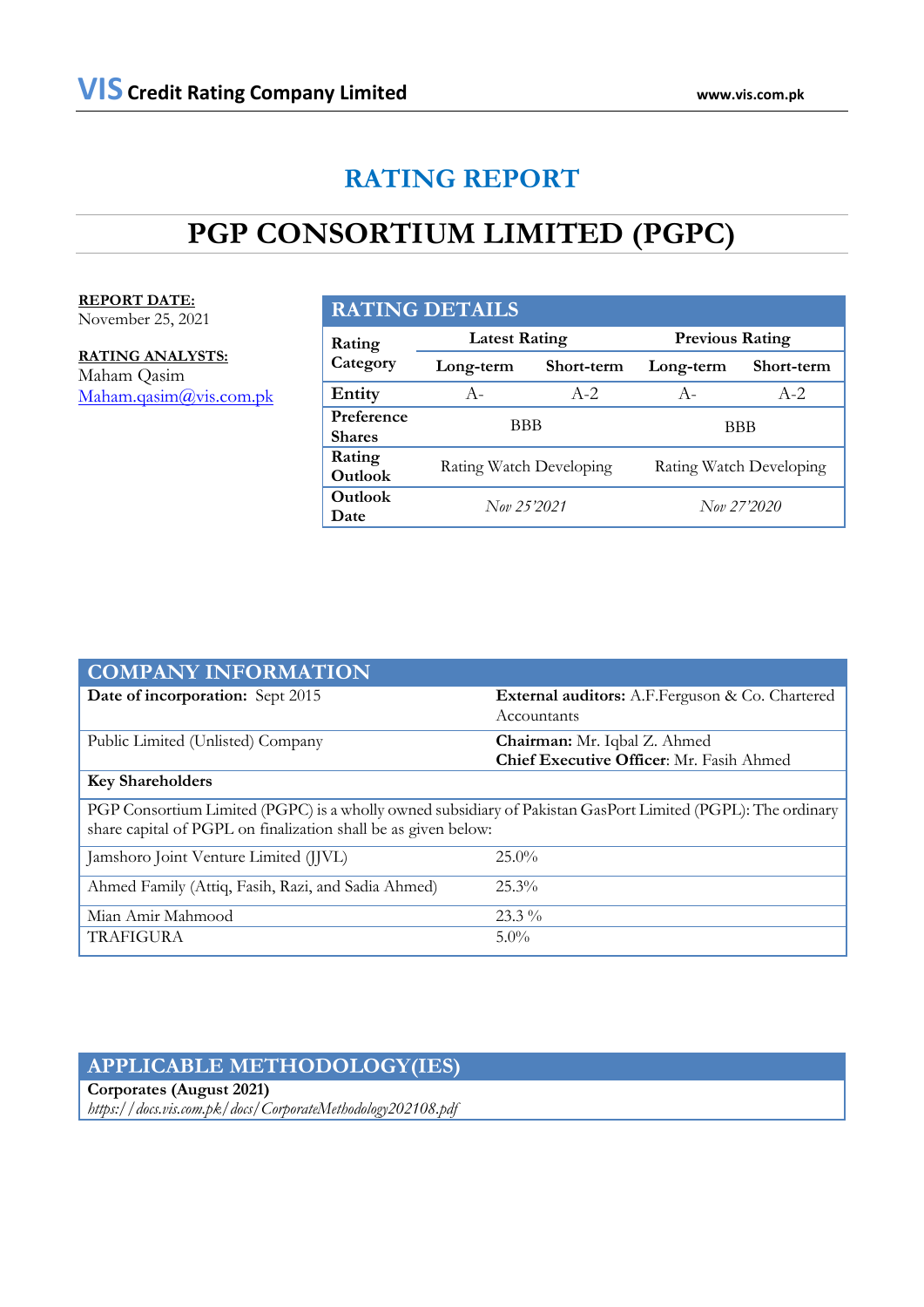### **PGP Consortium Limited**

#### **OVERVIEW OF THE RATING RATIONALE**

**INSTITUTION** PGP Consortium Limited

### **Key Rating Factors:**

(PGPC), a wholly owned subsidiary of Pakistan GasPort Limited (PGPL), has established the country's second and the largest LNG import terminal at Port Qasim, Karachi

### **Profile of Chairman**

Mr. Iqbal Z. Ahmed is the co-founder and chairman of the Associated Group (AG). He is a masters in economics from Punjab University. He has served as the chairman of LPG association of Pakistan and also serves as the president of the Government college university's endowment trust fund & President of King Edward Medical University's mobilization fund.

### **Profile of CEO**

Mr. Fasih Ahmed, CEO of the company, is a graduate of Columbia University, USA. He is the founding editor-inchief of [Newsweek](http://newsweekpakistan.com/) Pakistan, and had previously worked at The Wall Street Journal*.* Mr. Ahmed is a recipient of an East-West Institute fellowship.

### **Financial Snapshot**

Total Equity: FY21: 12.7b; FY20: Rs. 11.8b; FY19- Rs:9.9b; FY18- Rs. 5.1b

Net Profit/(Loss): FY21: Rs. 2.2b; FY20: Rs. 2.4b; FY19: Rs.85m; FY18- Rs. 409m The ratings assigned to PGP Consortium Limited (PGPC) take into account company's ownership profile, unique business model and strategic positioning in the energy sector of the country. PGPC is a wholly owned subsidiary of Pakistan GasPort Limited (PGPL), whose sponsors have vast experience of establishing and operating energy sector projects. Ratings derive strength from the company's low business risk profile encompassing longterm energy supply contract inked with Pakistan LNG Limited (PLL) (formerly Pakistan LNG Terminals Limited (PLTL)) ensuring guaranteed revenues and cash flows. The ratings also incorporate smooth operations of the business, largely maintained margins and comfortable debt service coverage. The ratings also take into account implementation of IFRS-16 which requires recognition of all leased assets and corresponding liabilities arising from lease transaction on the books; however, this magnified position does not impact the company's projected financial position. Moreover, the company's repayment capacity in terms of debt service coverage ratio would remain at a comfortable level over the rating horizon. Meanwhile, further improvement in leverage indicators over time on account of debt retirement and internal capital generation has also been incorporated in the assigned ratings. Nevertheless, ratings continue to remain on 'Rating Watch-Developing' status on account of PGPC's arbitration proceedings with PLL in the London Court of International Arbitration on termination notice served to the company; the same rating outlook will continue till the outcome of the dispute matter with PLL is reached. The ratings also take into consideration the continuation clause of Operation and Services Agreement signed between PGPC and PLL that till the final decision is reached both parties will continue servicing their obligations. Based on the view of PGPC's legal counsel, the management is confident that the decision will be in the company's favor. Meanwhile, upholding operational performance in line with agreed performance levels would remain a key rating driver going forward.

**Project profile & change in balance sheet structuring due to implementation of new accounting policy:** PGPC has a 15-year LNG Operation and Services Agreement (OSA)signed with PLL, a wholly owned subsidiary of Government Holdings (Private) Limited for guaranteed purchase of 600mmscfd of PGPC's regasification capacity on a take-or-pay basis backed by the provision of a revolving Standby Letter of Credit (SBLC). PLL payments to PGPC are calculated on a daily basis irrespective of the LNG volumes regasified, given there is no operational issue. The revenues are accrued in US Dollar, therefore, sensitivity in PKR/USD exchange rates has an impact on revenues and cashflows of the company. PLL is responsible for importing LNG and making it available at the FSRU. With a nameplate capacity of 750 mmscfd, PGPC provides receiving, storage and regasification of LNG services at 96% annual availability factor against a levelized tariff of USD 0.4177 per mmbtu which includes both daily capacity charge and utilization charge. In addition to the contract with PLL for 600 mmscfd, the project has additional unutilized capacity of 150 mmscfd; the project has six trains of 125mmscfd each. As per the company's contract with PLL, the capacity in excess of 600 mmscfd is available for PGPC's usage as per its discretion; the capacity can be sold to any third-party in compliance with the regulatory requirements. The enhanced excess capacity was expected to be available for delivery by end-Mar'21; however, owing to delays by GoP, the plan has not materialized. On the other hand, now the company is in the final stages of finalizing the excess capacity utilization arrangement with PLL and thereafter excess capacity sale to third parties would start.

**Financial profile & change in balance sheet footing post implementation of new accounting policy:** PGPC's total assets exhibited an exponential increase to Rs. 63.7b (FY20: Rs. 66.9b; FY19: Rs. 24.5b) by end-FY21 due to implementation of IFRS-16 which requires operating lease to be treated similar to finance lease with discounted values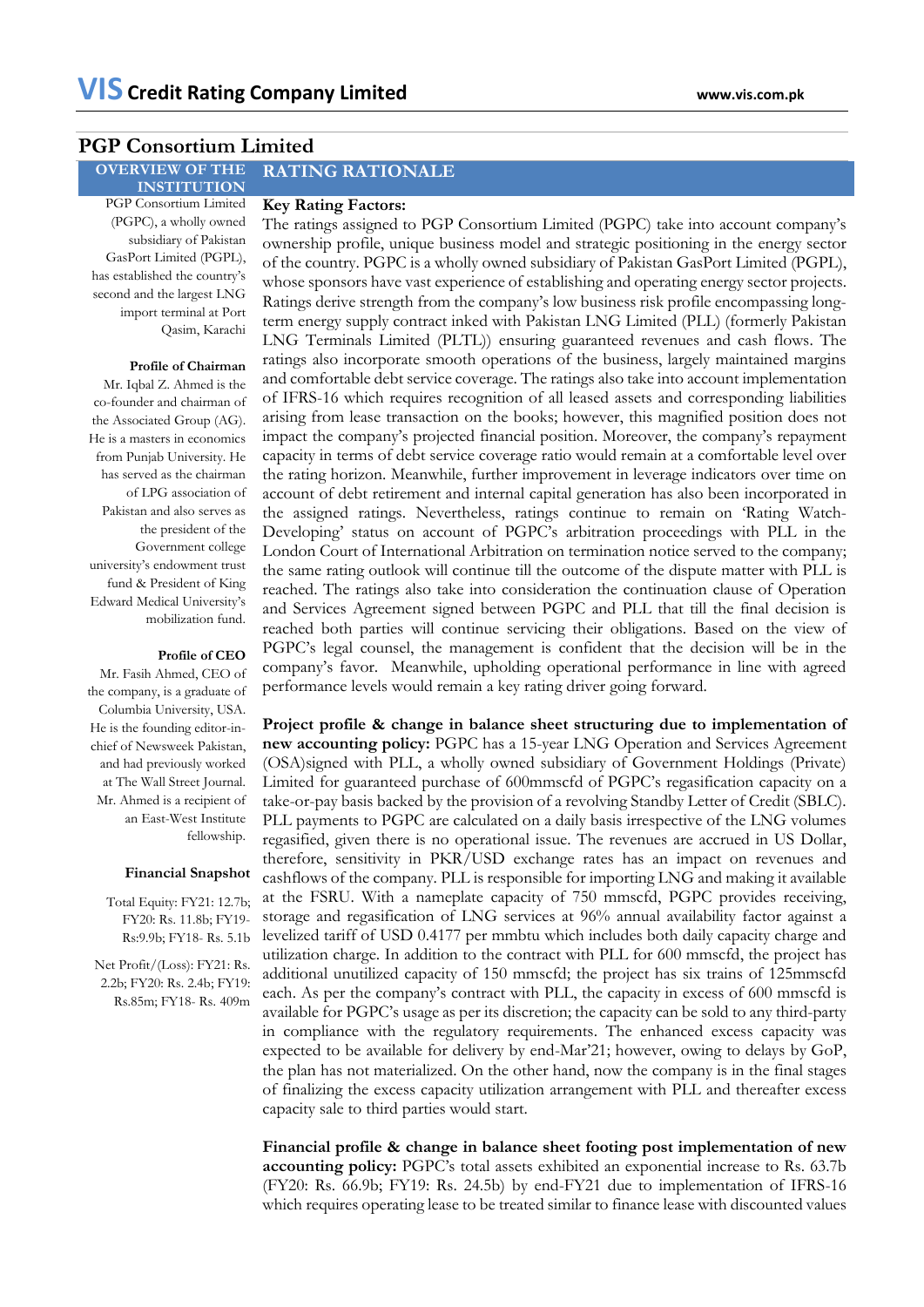for all future payments to be booked as asset. Therefore, net investment in lease was recorded at Rs. 37.5b at end-FY21 with the company's implicit rate of return on net investment in lease recorded at 13.8%. Subsequently, the financing procured against the same has to be shown; hence, long -term funding (including operating lease liabilities) piled up at Rs. 39.3b (FY20: Rs.38.4b; FY19: 5.0b) at-end-FY21.The change in accounting policy was implemented on FY20's financials; however, the same falls under the current rating review period as the change was seen in re-stated numbers of FY20. The fixed assets of PGPC were revalued during FY20 by independent valuers, on market value basis; the revaluation resulted in net surplus of Rs. 507.8m. Direct cost on import of FSRU, one of the largest in the world, imported under a 15-year lease agreement with FSRU II Pte Ltd, was recorded at Rs. 1.4b (FY20: Rs. 1.5b) at end-FY21 in line with regular amortization over the 15 years of contract. Cash and bank balances were sizeable at Rs. 1.5m (FY20: Rs. 1.3b) in line with smooth business operations resulting in healthy internal capital generation; major proportion of cash balance includes restricted funds held under lien by banks for issuance of performance bond to PLL and for the purpose of securing a guarantee issued in favour of the Port Qasim authority as per the Implementation Agreement.

Moreover, trade receivables were recorded almost at prior year's level as the revenue has largely remained the same; the recoverable from PLL is neither past due nor impaired. As per the management, PLL makes regular payments without delay; moreover, there has been no event of non-payment since the inception of the project. On the other hand, prepayments & other receivables increased to Rs. 1.7b (FY20: RS. 1.1b) by end-FY21 primarily on account of Rs. 310.5m withheld as a result of withdrawal of exemption by the government pursuant to the Tax Laws (second amendment) Ordinance, 2021. During the ongoing year, exemption to PGPC has been restored and amount of Rs. 212.3m was released to PGPC. On the other hand, Rs. 98.2m is still with FBR for which a separate writ petition has been filed by PGPC as per the direction of Court. The case is still pending and the management is confident for a favourable outcome. The increase in other receivables is also on account of Rs. 155.5m security deposit kept with Fauji Oil Terminal and Distribution Company Limited (FOTCO) as performance security for the usage of the pipeline. Further, the company has extended a long-term loan amounting to Rs. 2.1b to the associate company, JJVL. As per the management, JJVL will become operational in the next two months given the country is likely to face gas supply shortage, coupled with hike in LPG prices in the upcoming winter season so the government is expected to expedite the matters in that regard. AF Ferguson & Company (AFFCO), appointed as supervisor by the Supreme Court in its final determination report, has established the commercial and financial viability for SSGC to supply gas to the LPG plant. And more importantly, the consultant's report has found that setting up a new LPG/NGL extraction plant by SSGC, on current gas available, is unviable.

On the other hand, liabilities primarily comprise of lease liabilities amounting to Rs. 37.0b (FY20: 41.3b) at end-FY21, the same are recorded due to conversion of accounts in line with implementation of IFRS-16. The lease payments are discounted over a lease term ranging from 11.5 to 16 years. The lease obligations due within the next financial year were recorded at Rs. 1.8b. Other than lease liabilities, long-term finances include six standalone facilities obtained from different financial institutions amounting to Rs. 2.2b (FY20: 3.6b) at end-FY21. All facilities are charged at Kibor  $+ 3\%$  per annum with joint pari passu charge by way of hypothecation over all present and future fixed assets (excluding land and building) of the company, with 25% margin along with plant, machinery & equipment, installation fitting and fixtures thereon. In addition, the security structure also includes cross-corporate guarantee by the associated company and personal guarantee by the Chairman of the company. In addition, to meet the working capital requirements, PGPC has procured a working capital facility with the maximum limit of Rs. 1.1b secured through ranking charge over current and fixed assets (plant and machinery) of the company with 25% margin along with personal guarantee by the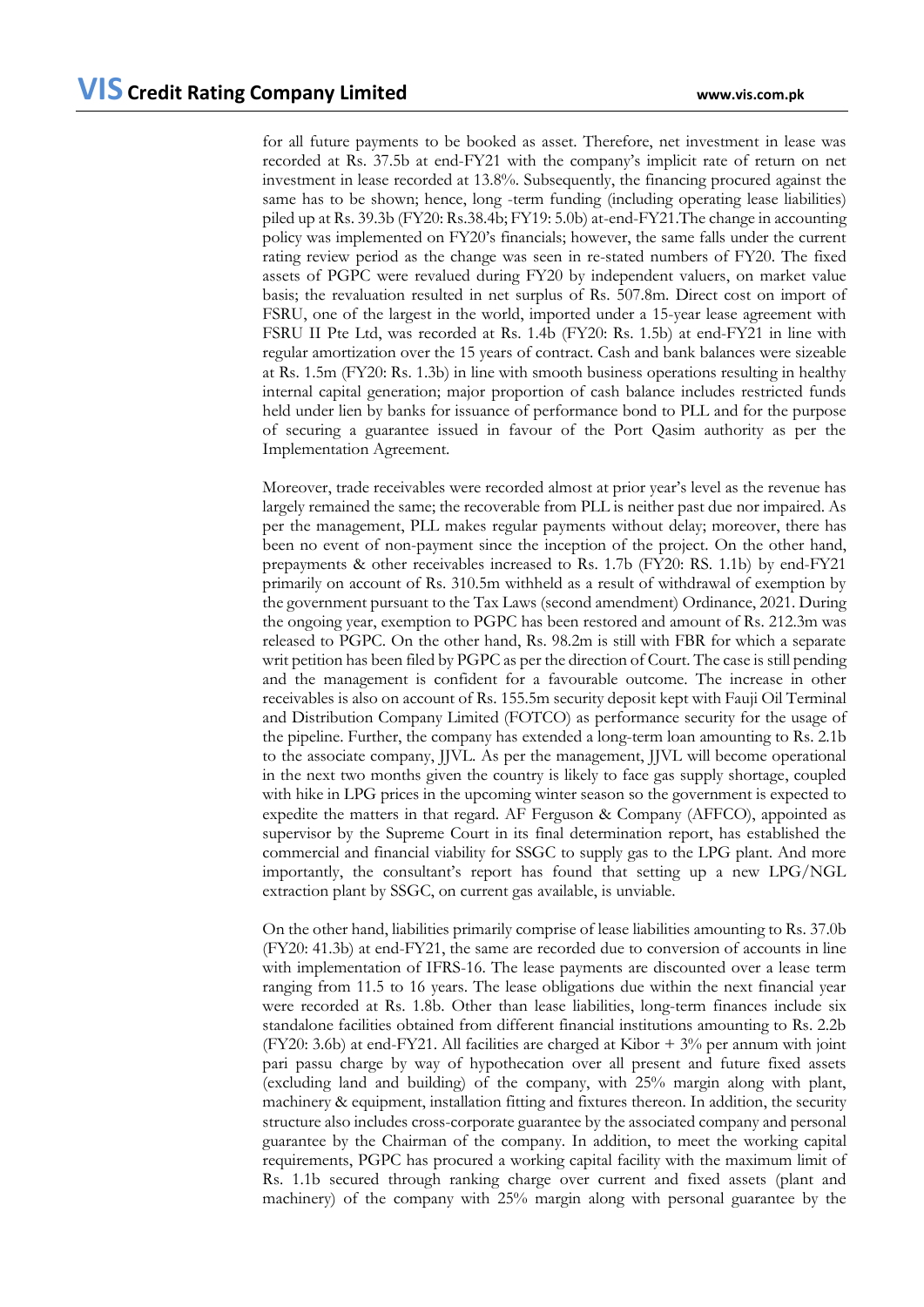Chairman of the company. Lien is marked over PGPC's designated account being maintained at the agent bank where the proceeds from PLL invoice are received. The rate of mark-up is clocked in at  $1M-KIBOR + 3%$  per annum.

Trade and other payables stood at Rs. 7.8b (FY20: Rs. 6.1b) at end-FY21, mainly constituting accrued liability payable to EPC contractor, Xinjiang Petroleum Engineering Company Limited, amounting to USD 7.3m in respect of non-operative letter of credit. No payment has been made till date, moreover as per the management, no decision on the timeline of payment has been made. Liabilities also include payable to BW FSRU II Pte. Limited and BW Fleet Management AS (collectively referred to as 'BW Group') amounting to Rs. 1.3b at end-FY21; the same appears in both long-term and short-term payables depending on the time period of maturity. PGPC signed lease agreements for the hire and operation services of FSRU for 15 years for its LNG terminal with BW with agreed contractual commencement date of July'17. Due to delays in the commercial start of the terminal, the company started making payments to BW Group from Nov'17. For lease charge of USD \$10.2m and operation services charge of USD \$1.9m for the period between July'17 to Oct'17 amounting to USD \$12.1m in total, the company signed an agreement with BW Group in June'20 to settle the claim through 36 monthly instalments commencing from Aug'20. The company has recognized the liability on net present value basis and till date 15 installments have been paid.

**Decline in margins slightly impacted bottom line:** The revenue was recorded at prior year's level of Rs. 12.6b (FY20: Rs. 12.6b) during FY21. The terminal handled 54 (FY20:37) LNG shipments containing about 3.3m tons (FY20: 2.3m tons) of LNG and has delivered 160.6b cubic feet (FY20:111.1b cubic feet) of RLNG to the national grid during FY21. Although the terminal handled higher shipments and more quantity of gas during FY21, the revenues are almost equivalent to the previous year given that PLL makes payments to PGPC on daily basis irrespective of quantum of gas stored or delivered. The plant availability was maintained at 98% during the outgoing year; in case the plant is unable to meet 96% availability, the revenue loss incurred by the company is secured by indemnification guarantee up to USD \$300,000 from FRSU operator, BW Fleet Management AS. PGPC's margins were recorded slightly lower at 29.8% (FY20: 32.7%) owing to increase in royalty paid to Port Qasim Authority (PQA) amounting to Rs. 1.1b (FY20: Rs. 703.3m) during FY21; royalty payable to PQA is on the basis of volume of LNG imported therefore, increase was an outcome of higher number of LNG cargos offloaded (54) during FY21 as opposed to 37 in the preceding year. However, the company, based on its interpretation of OSA, has submitted the requests to PLL for reimbursement of royalty paid on LNG imported by PLL. PLL refused to reimburse the royalty and the matter has been referred by company to LCIA. Around 67% of the project costs are pegged to USD so any appreciation/depreciation for the remaining in USD creates a positive/negative spread between revenue and cost.

The administrative costs increased sizably to Rs. 861.8m (FY20: Rs. 446.6m) during FY21 on account of higher legal & professional charges along with employee related expenses in line with annual salary increments. The legal cost augmented owing to ongoing case of PGPC in London Court of International Arbitration (LCIA). On the other hand, finance cost exhibited a downward trend and was reported at Rs. 703.3m (FY20: Rs. 1.1b) during the outgoing year as an outcome of market interest rates being at the very bottom end of the spectrum coupled with significant repayment of a principal portion of the loans. Moreover, the net other income was also recorded higher at Rs. 295.1m (FY20: Rs. 175.8m) as a result of higher realized and unrealized exchange gain. However, as a result of slight slash in margins along with increase in administrative expenses, the company's bottom line was recorded lower at Rs. 2.2b in FY21 in comparison to Rs. 2.4b in the preceding year.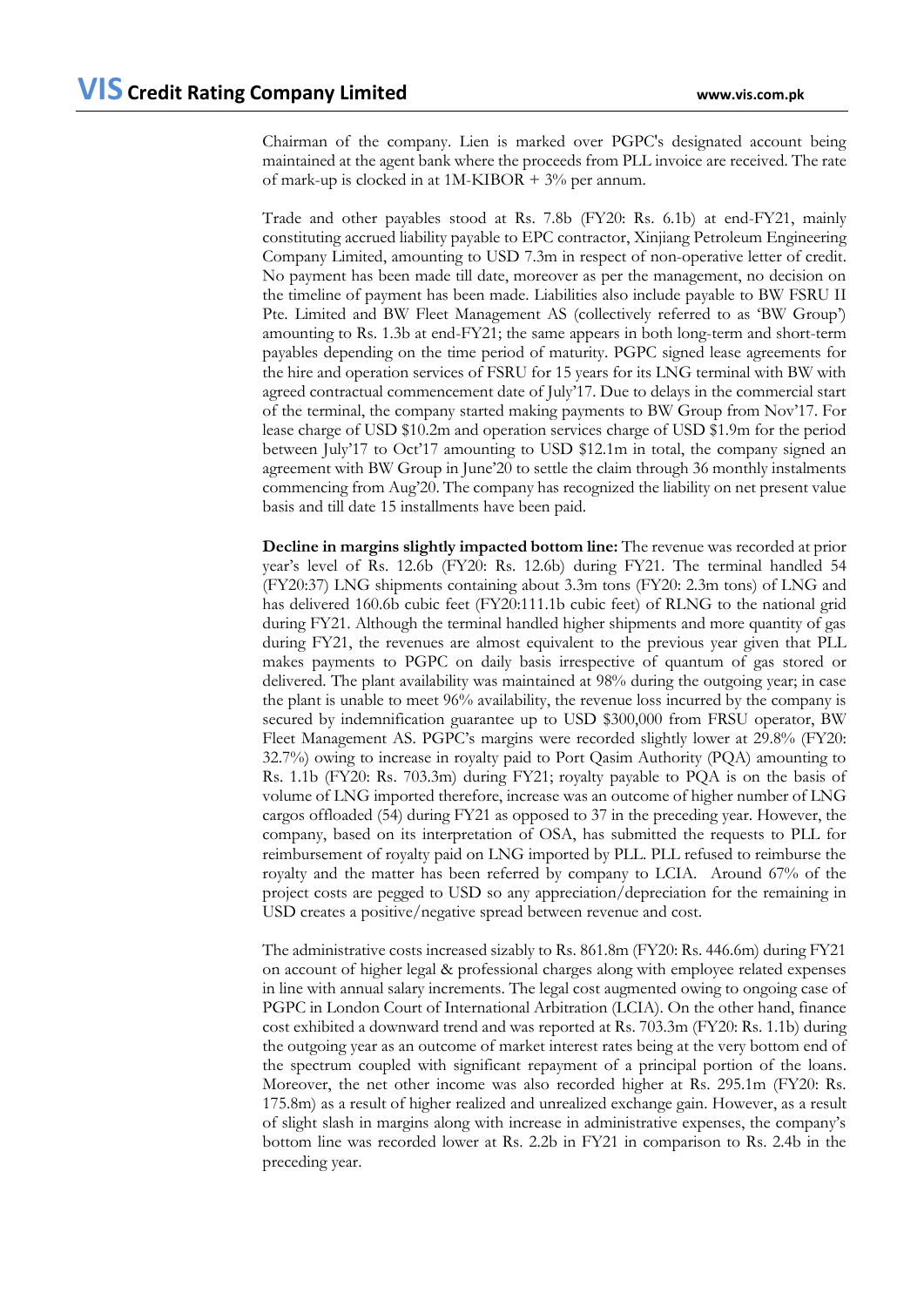**Liquidity and leverage indicators:** With the recognition of lease liabilities on the books, the liquidity position of the company shows a weak picture; however, the same is not true reflective of the actual scenario as the present value of the total debt obligations due in the next 12 years are recorded in the books. In this regard, debt service coverage ratio presents a more accurate position; the same was comfortably maintained at 1.3x (FY20:1.3x) at end-FY21. In addition, stemming from the same reason of recording lease liability, gearing and leverage indicators have soared up to 4.7x (FY20: 5.2x) and 6.1x (FY20: 7.5x) respectively at end-FY21. Going forward, repayment of a remaining principal portion of the loans is expected to remain comfortable, given fixed capacity payments from PLL.

**Legal Issue with PLL, outcome expected in 2022:** PLL in Oct'19 issued a termination notice to the company for not providing adequate assurance of performance (AAP) under Clause 29.4 of OSA. PGPC rejected the contentions of PLL, as PLL unconditionally agreed on the company's offer for provision of charge on fixed assets amounting to USD \$15m as AAP. According to company's management, PLL conducted its due diligence and accepted company's offer. Both the parties agreed on the draft of Letter of Hypothecation (LOH) for creation of charge on September 27, 2019. The company executed the LOH and created the required charge in favor of PLL on October 07, 2019, which was registered by Securities and Exchange Commission of Pakistan (SECP) in favour of PLL on December 06, 2019 and the same was upgraded to Pari-Passu on January 02, 2020 after obtaining NOCs from existing charge holders.

The company invoked dispute resolution under Clause 37 of OSA and the matter was referred to LCIA for Arbitration. The Islamabad High Court has also granted a status quo injunction against termination in the interim period. After invocation of dispute resolution under clause 37 of the OSA, PGPC continues to provide LNG services to PLL under clause 37.9 of the OSA along with invoicing for its capacity and utilization charges on monthly basis and PLL continues to pay for them every month under the terms of the OSA.

Moreover, in Mar'20 the company also filed in LCIA for settlement of its financial claim for recovery of losses of USD \$58.1m and Rs.790.4m related to delay in commissioning caused by PLL due to its failure in meeting its contractual obligations, recovery of revenue of USD \$ 2.2m for rendering LNG Services prior to commercial start date, reimbursement of payments made to PQA of Rs 1.9b on account of royalties paid to PQA for the import of LNG by PLL and also for reimbursement of royalty to be paid on import of LNG in future.

PLL has in turn submitted to LCIA a claim for liquidated damages of USD \$42m against the company on account of delay in commercial start date ('CSD'). The company has already recognized USD \$1.0m in respect of liquidated damages payable to PLL as per arbitrator's recommendations based on applicable Pakistani Law under which the LDs are allowed only to the extent of actual losses suffered by the party. The LCIA has consolidated the two arbitrations pertaining to termination and LDs , on the company's request, and has fixed the matter for hearing in January 2022.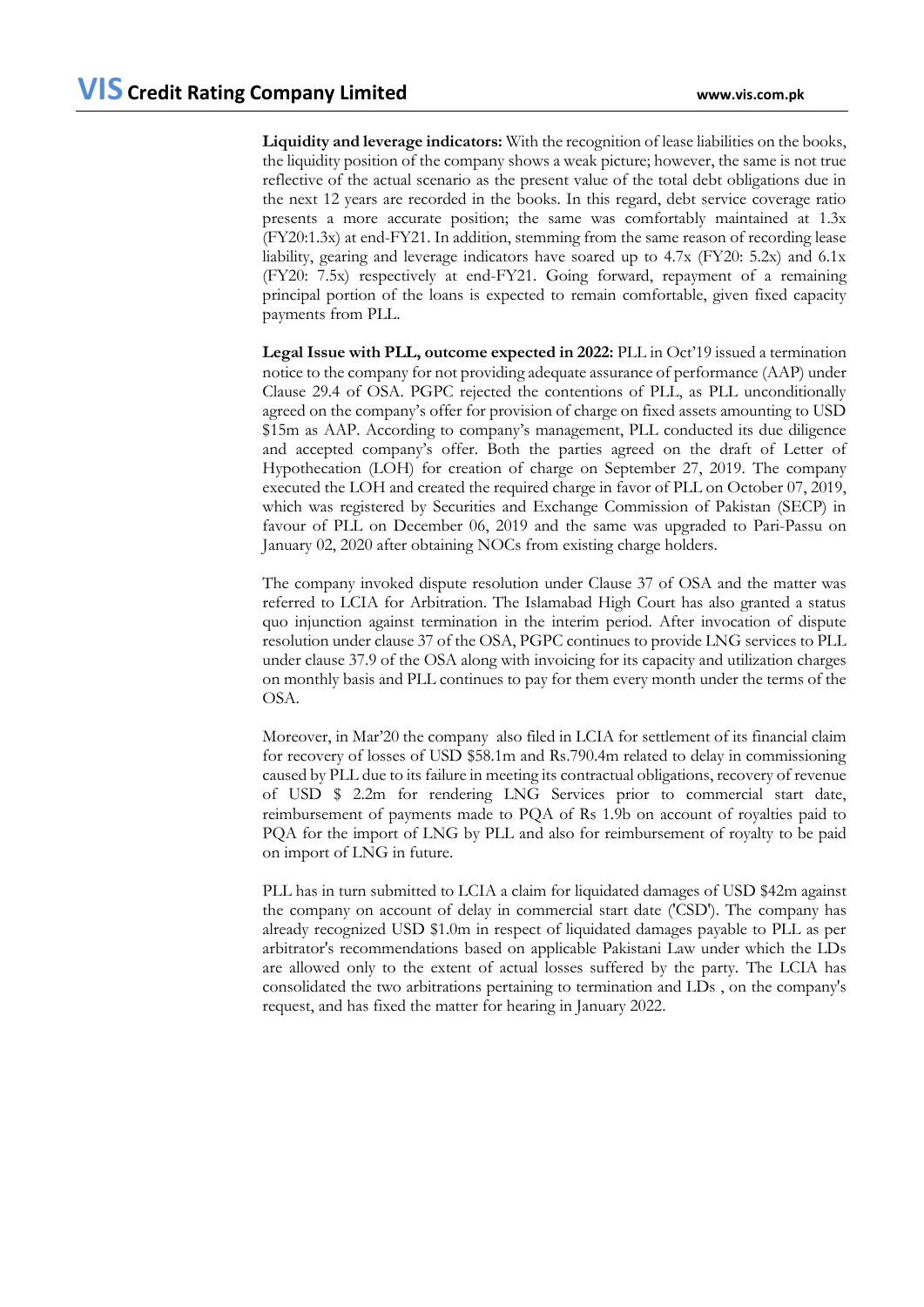| PGP CONSORTIUM LIMITED (PGPC)<br>Appendix I                                  |                |                |              |                            |              |
|------------------------------------------------------------------------------|----------------|----------------|--------------|----------------------------|--------------|
| FINANCIAL SUMMARY (amounts in PKR millions)                                  |                |                |              |                            |              |
| <b>BALANCE SHEET</b>                                                         | $30$ -Jun-18   | $30$ -Jun-19   | $30$ -Jun-20 | 30-Jun-20<br>(Restated)    | $30$ -Jun-21 |
| <b>Fixed Assets</b>                                                          | 12,471         | 18,016         | 17,630       | 18,646                     | 18,205       |
| <b>Direct Cost On FSRU</b>                                                   | 1,782          | 1,657          | 1,533        | 1,533                      | 1,409        |
| Net Investment in Lease                                                      | $\overline{a}$ | $\overline{a}$ |              | 40,105                     | 36,007       |
| <b>Trade Debts</b>                                                           | 1,021          | 1,392          | 1,415        | 1,411                      | 1,356        |
| <b>Advances, Deposits and Other</b><br>Receivables                           | 588            | 815            | 1,086        | 1,077                      | 1,660        |
| Loan to Associate                                                            |                | 961            | 1,371        |                            | 1,375        |
| <b>Cash &amp; Bank Balances</b>                                              | 107            | 1,597          | 1,293        | 1,333                      | 1,483        |
| <b>Total Assets</b>                                                          | 16,129         | 24,504         | 24,382       | 66,886                     | 63,729       |
| <b>Short Term Borrowing</b>                                                  | 4,213          | 30             | 30           | 30                         | 100          |
| <b>Trade and Other Payables</b>                                              | 5,022          | 5,803          | 5,391        | 6,050                      | 7,820        |
| Long Term Payables                                                           | 64             | 1,377          | 1,236        | 1,362                      | 784          |
| Long Term Debt (*incl. current<br>maturity & operating lease<br>liabilities) | 1,279          | 5,047          | 3,601        | 38,438                     | 39,255       |
| Deferred Tax                                                                 | 256            | 2,026          | 2,206        | 2,342                      | 2,566        |
| Paid Up Capital                                                              | 3,141          | 4,084          | 4,084        | 4,084                      | 4,084        |
| <b>Tier-I Equity</b>                                                         | 5,144          | 5,720          | 7,694        | 7,343                      | 8,434        |
| <b>Total Equity</b>                                                          | 5,144          | 9,917          | 11,579       | 11,766                     | 12,712       |
|                                                                              |                |                |              |                            |              |
| <b>INCOME STATEMENT</b>                                                      | $30$ -Jun-18   | $30$ -Jun-19   | $30$ -Jun-20 | $30$ -Jun-20<br>(Restated) | $30$ -Jun-21 |
| <b>Net Sales</b>                                                             | 4926.5         | 11,785         | 14,029       | 12,575                     | 12,642       |
| <b>Gross Profit</b>                                                          | 1396.5         | 3,047          | 4,163        | 4,107                      | 3,771        |
| <b>Administration expenses</b>                                               | 156.8          | 353            | 438          | 447                        | 862          |
| Profit Before Tax                                                            | 665            | 340            | 2,427        | 2,670                      | 2,501        |
| Profit After Tax                                                             | 409            | 85             | 2,247        | 2,432                      | 2,222        |
| <b>FFO</b>                                                                   | 1,186          | 2,448          | 3,301        | 2,451                      | 2,011        |
|                                                                              |                |                |              |                            |              |
| <b>RATIO ANALYSIS</b>                                                        | $30$ -Jun-18   | $30$ -Jun-19   | $30$ -Jun-20 | $30$ -Jun-20<br>(Restated) | $30$ -Jun-21 |
| Gross margin (%)                                                             | 28.3%          | 25.9           | 29.7         | 32.7                       | 29.8         |
| FFO to Long Term Debt (x)                                                    | 0.93           | 0.49           | 0.92         | 0.06                       | 0.05         |
| FFO to Total Debt (x)                                                        | 0.22           | 0.48           | 0.91         | 0.06                       | 0.05         |
| Debt Service Coverage Ratio (x)                                              | 5.45           | 2.17           | 1.69         | 1.34                       | 1.29         |
| Current Ratio (x)                                                            | 0.19           | 0.50           | 0.68         | 0.70                       | 0.61         |
| *Gearing (x)                                                                 | 1.07           | 0.89           | 0.47         | 5.24                       | 4.67         |
| *Leverage (x)                                                                | 2.14           | 2.55           | 1.65         | 7.51                       | 6.05         |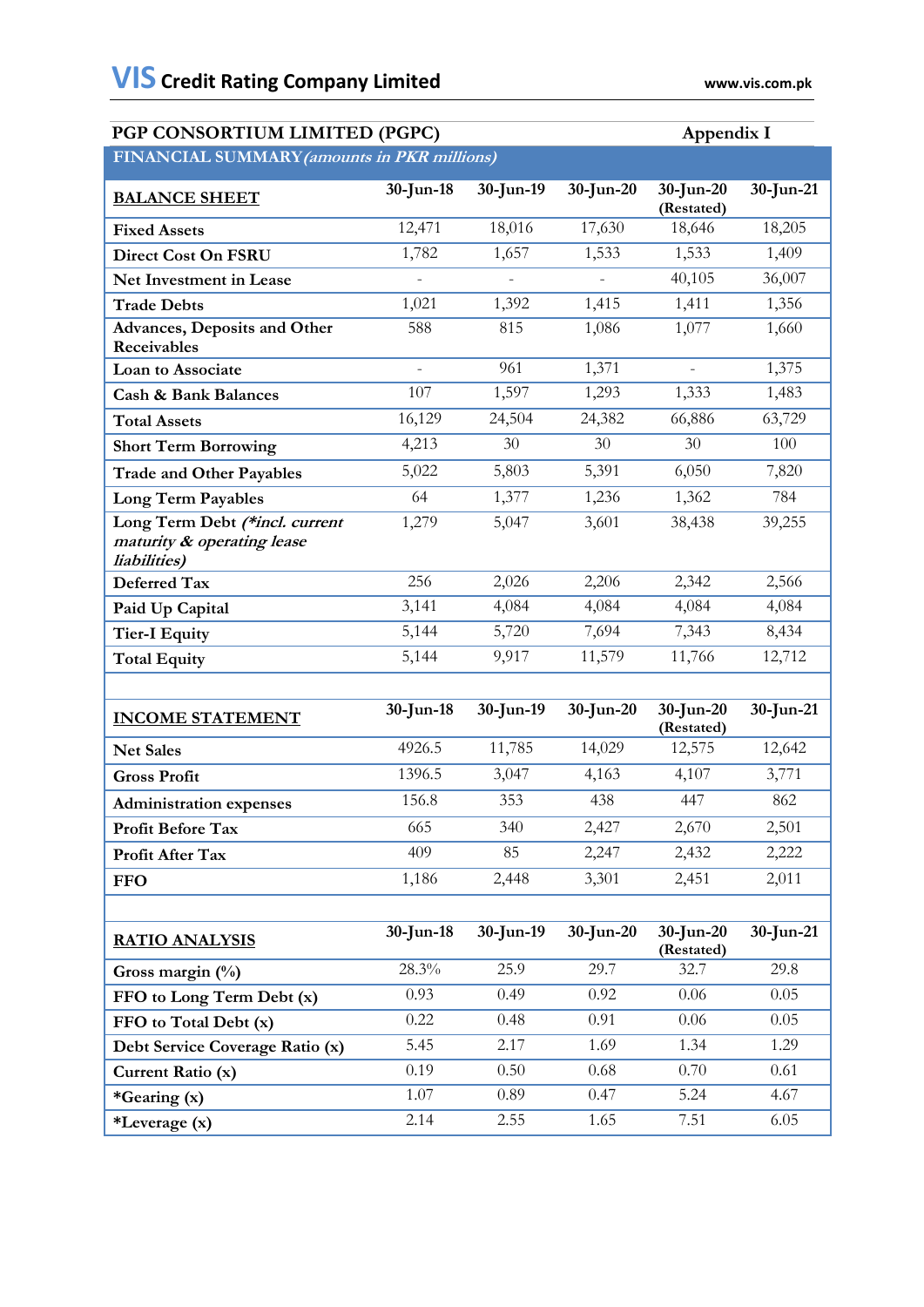*\*Financial ratios (such as gearing or leverage) show a magnified position owing to recognition of leased liabilities on the books on account of implementation of IFRS-16.* 

### **ISSUE/ISSUER RATING SCALE & DEFINITIONS Appendix II**

### Medium to Long-Term

### AAA

Highest credit quality; the risk factors are negligible, being only slightly more than for risk-free Government of Pakistan's debt.

### AA+, AA, AA-

High credit quality; Protection factors are strong. Risk is modest but may vary slightly from time to time because of economic conditions.

### $A + A$ .

Good credit quality; Protection factors are adequate. Risk factors may vary with possible changes in the economy.

### BBB+, BBB, BBB-

Adequate credit quality; Protection factors are reasonable and sufficient. Risk factors are considered variable if changes occur in the economy.

### **BB+ BB BB-**

Obligations deemed likely to be met. Protection factors are capable of weakening if changes occur in the economy. Overall quality may move up or down frequently within this category.

### $B + B$ ,  $B - B$

Obligations deemed less likely to be met. Protection factors are capable of fluctuating widely if changes occur in the economy. Overall quality may move up or down frequently within this category or into higher or lower rating grade.

#### $ccc$

Considerable uncertainty exists towards meeting the obligations. Protection factors are scarce and risk may be substantial.

cc A high default risk c A very high default risk

n.

Defaulted obligations

Rating Watch: JCR-VIS places entities and issues on 'Rating Watch' when it deems that there are conditions present that necessitate re-evaluation of the assigned rating(s). Refer to our 'Criteria for Rating Watch' for details. www.jcrvis.com.pk/images/criteria\_watch.pdf

Rating Outlooks: The three outlooks 'Positive', 'Stable' and 'Negative' qualify the potential direction of the assigned rating(s). An outlook is not necessarily a precursor of a rating. change. Refer to our 'Criteria for Rating Outlook' for details. www.jcrvis.com.pk/images/criteria\_outlook.pdf

(SO) Rating: A suffix (SO) is added to the ratings of 'structured' securities where the servicing of debt and related obligations is backed by some sort of financial assets and/or credit support from a third party to the transaction. The suffix (SO), abbreviated for 'structured obligation', denotes that the rating has been achieved on grounds of the structure backing the transaction that enhanced the credit quality of the securities

### Short-Term

### $A-1+$

Highest certainty of timely payment; Short-term liquidity, including internal operating factors and /or access to alternative sources of funds, is outstanding and safety is just below risk free Government of Pakistan's short-term obligations.  $A-1$ 

High certainty of timely payment; Liquidity factors are excellent and supported by good fundamental protection factors. Risk factors are minor.

### $A-2$

Good certainty of timely payment. Liquidity factors and company fundamentals are sound. Access to capital markets is good. Risk factors are small.

#### $\Delta - 3$

Satisfactory liquidity and other protection factors qualify entities / issues as to investment grade. Risk factors are larger and subject to more variation. Nevertheless, timely payment is expected.

Speculative investment characteristics; Liquidity may not be sufficient to ensure timely payment of obligations.

### c.

Capacity for timely payment of obligations is doubtful.

and not on the basis of the credit quality of the issuing entity alone

'p' Rating: A 'p' rating is assigned to entities, where the management has not requested a rating, however, agrees to provide informational support. A 'p' rating is shown with a 'p' subscript and is publicly disclosed. It is not modified by a plus (+) or a minus (-) sign which indicates relative standing within a rating category. Outlook is not assigned to these ratings. Refer to our 'Policy for Private Ratings' for details. www.jcrvis.com. pk/images/policy\_ratings.pdf

'SD' Rating: An 'SD' rating is assigned when JCR-VIS believes that the ratee has selectively defaulted on a specific issue or obligation but it will continue to meet its payment obligations on other issues or obligations in a timely manner.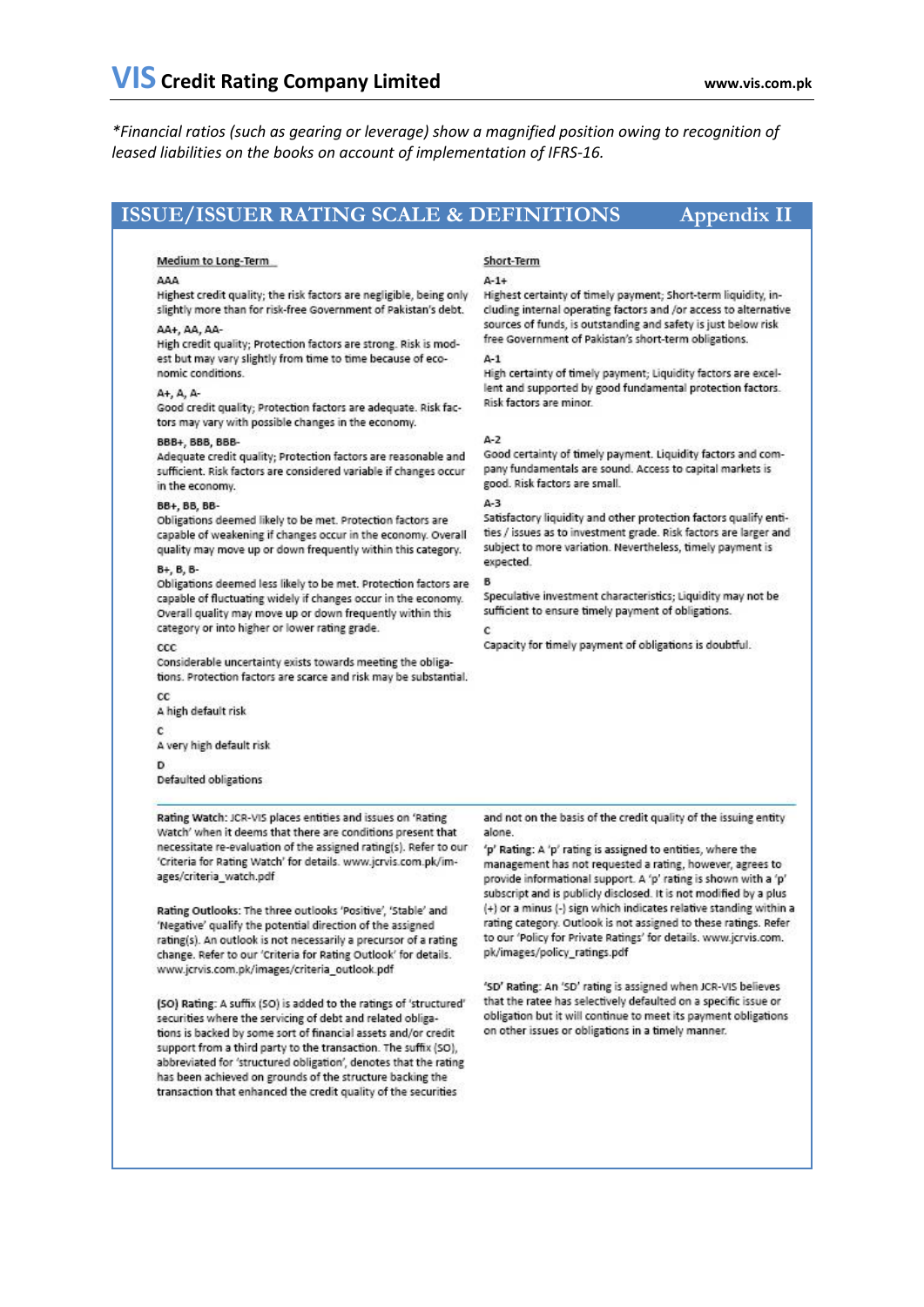| <b>REGULATORY DISCLOSURES</b> | <b>Appendix IV</b>                                                                     |                  |                   |                                                                                    |                      |
|-------------------------------|----------------------------------------------------------------------------------------|------------------|-------------------|------------------------------------------------------------------------------------|----------------------|
| Name of Rated                 | PGP Consortium Limited                                                                 |                  |                   |                                                                                    |                      |
| Entity                        |                                                                                        |                  |                   |                                                                                    |                      |
| Sector                        | Oil & Gas                                                                              |                  |                   |                                                                                    |                      |
| <b>Type of Relationship</b>   | Solicited                                                                              |                  |                   |                                                                                    |                      |
| <b>Purpose of Rating</b>      | Entity/Preference Share Rating                                                         |                  |                   |                                                                                    |                      |
| <b>Rating History</b>         |                                                                                        | <b>Medium</b> to |                   | Rating                                                                             |                      |
|                               | <b>Rating Date</b>                                                                     | <b>Long Term</b> | <b>Short Term</b> | <b>Outlook</b>                                                                     | <b>Rating Action</b> |
|                               | <b>RATING TYPE: ENTITY</b>                                                             |                  |                   |                                                                                    |                      |
|                               | 25/11/2021                                                                             | $A-$             | $A-2$             | Rating Watch<br>Developing                                                         | Reaffirmed           |
|                               | 27/11/2020                                                                             | $A-$             | $A-2$             | Rating Watch<br>Developing                                                         | Reaffirmed           |
|                               | 17/09/2019                                                                             | $A-$             | $A-2$             | Rating Watch<br>Developing                                                         | Maintained           |
|                               | 04/16/2018                                                                             | $A-$             | $A-2$             | Positive                                                                           | Maintained           |
|                               | 10/07/2016                                                                             | $A-$             | $A-2$             | Stable<br><b>RATING TYPE: PREFERENCE SHARE</b>                                     | Initial              |
|                               |                                                                                        |                  |                   | Rating Watch                                                                       |                      |
|                               | 25/11/2021                                                                             | <b>BBB</b>       |                   | Developing<br>Rating Watch                                                         | Reaffirmed           |
|                               | 27/11/2020                                                                             | <b>BBB</b>       |                   | Developing<br>Rating Watch                                                         | Reaffirmed           |
|                               | 17/09/2019                                                                             | <b>BBB</b>       |                   | Developing                                                                         | Maintained           |
|                               | 04/16/2018                                                                             | <b>BBB</b>       |                   | Positive                                                                           | Final                |
|                               | 10/07/2016                                                                             | <b>BBB</b>       |                   | Stable                                                                             | Preliminary          |
| Statement by the              |                                                                                        |                  |                   | VIS, the analysts involved in the rating process and members of its rating         |                      |
| <b>Rating Team</b>            |                                                                                        |                  |                   | committee do not have any conflict of interest relating to the credit rating(s)    |                      |
|                               | mentioned herein. This rating is an opinion on credit quality only and is not a        |                  |                   |                                                                                    |                      |
|                               | recommendation to buy or sell any securities.                                          |                  |                   |                                                                                    |                      |
| <b>About the Preference</b>   |                                                                                        |                  |                   | PGPC issued perpetual, non-voting, privately placed, unlisted, callable, puttable, |                      |
| <b>Shares</b>                 | cumulative and floating rate preference shares amounting to Rs. 1.6b. Preference       |                  |                   |                                                                                    |                      |
|                               |                                                                                        |                  |                   | shares are convertible into ordinary shares at conversion price equal to the book  |                      |
|                               |                                                                                        |                  |                   | value per share of the Company. The conversion option may be exercised within      |                      |
|                               |                                                                                        |                  |                   | a period of 3 months after July 09, 2022. Only 20% of the total shares held by     |                      |
|                               | each investor at the time of conversion shall be convertible into ordinary shares      |                  |                   |                                                                                    |                      |
|                               | of the PGPL. PGPL shall list its ordinary shares within 12 months of exercise of       |                  |                   |                                                                                    |                      |
|                               | the conversion option. Preference shares offers dividend at 6-months KIBOR             |                  |                   |                                                                                    |                      |
|                               | plus 5.5% per annum.                                                                   |                  |                   |                                                                                    |                      |
| <b>Probability of Default</b> | VIS' ratings opinions express ordinal ranking of risk, from strongest to weakest,      |                  |                   |                                                                                    |                      |
|                               | within a universe of credit risk. Ratings are not intended as guarantees of credit     |                  |                   |                                                                                    |                      |
|                               | quality or as exact measures of the probability that a particular issuer or particular |                  |                   |                                                                                    |                      |
|                               | debt issue will default.                                                               |                  |                   |                                                                                    |                      |
| <b>Disclaimer</b>             |                                                                                        |                  |                   | Information herein was obtained from sources believed to be accurate and           |                      |
|                               | reliable; however, VIS does not guarantee the accuracy, adequacy or                    |                  |                   |                                                                                    |                      |
|                               | completeness of any information and is not responsible for any errors or               |                  |                   |                                                                                    |                      |
|                               | omissions or for the results obtained from the use of such information. VIS is         |                  |                   |                                                                                    |                      |
|                               | not an NRSRO and its ratings are not NRSRO credit ratings. Copyright 2021              |                  |                   |                                                                                    |                      |